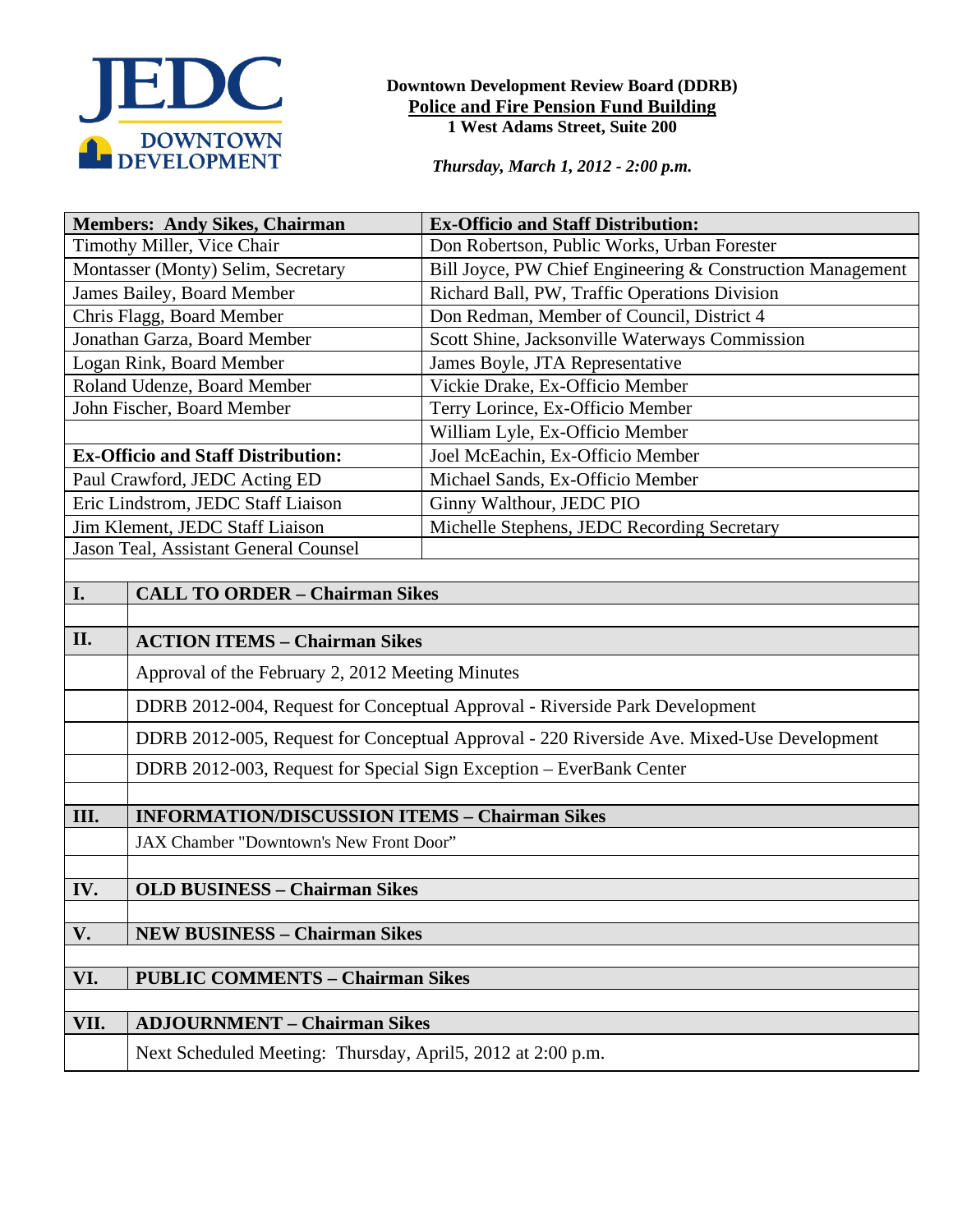

*Thursday, March 1, 2012 – 2:00 p.m.*

# **MEETING MINUTES**

**Board Members Present:** Chairman A. Sikes, J. Bailey, T. Miller, M. Selim, J. Fischer, C. Flagg, J. Garza

**Board Members Not Present:** Logan Rink and Roland Udenze

**JEDC Staff Present:** Jim Klement, Staff Liaison; Eric Lindstrom, Staff Liaison; and Michelle Stephens, Recording Secretary

**Representing Office of General Counsel:** Jason Teal

# **I. CALL TO ORDER**

Chairman Sikes called the meeting to order at 2:06 p.m.

### **II. ACTION ITEMS**

#### APPROVAL OF THE FEBRUARY 2, 2012 DDRB MEETING MINUTES

# **THE FEBRUARY 2, 2012 DDRB MEETING MINUTES WERE APPROVED UNANIMOUSLY 7-0.**

# DDRB 2012-004, REQUEST FOR CONCEPTUAL APPROVAL – RIVERSIDE PARK DEVELOPMENT

Mr. Klement reviewed the project report for DDRB 2012-004, Riverside Park Development dated March 1, 2012. He introduced Mr. Charles Shallat, Executive Vice President of Lincoln Property Company, who also runs the operations for the southeast based out of Atlanta, GA. Mr. Shallat introduced Jay Land, partner with Pope Enterprises who represents the owner of the site. Mr. Shallat provided an overview of the proposed project.

The following were relative comments from the Board:

- It was noted that a landscape architect or an urban planner for the project was not present. For the Brooklyn area, thought the project as presented was not suitable (gated community, street closures, parking on perimeter) for an urban core area. Suggested they deviate from the typical design standards related to streetlights, parking, etc. Suggested a more cutting edge or prominent design. Has a hard time accepting the project in its current state.
- Very suburban solution to a very urban fabric.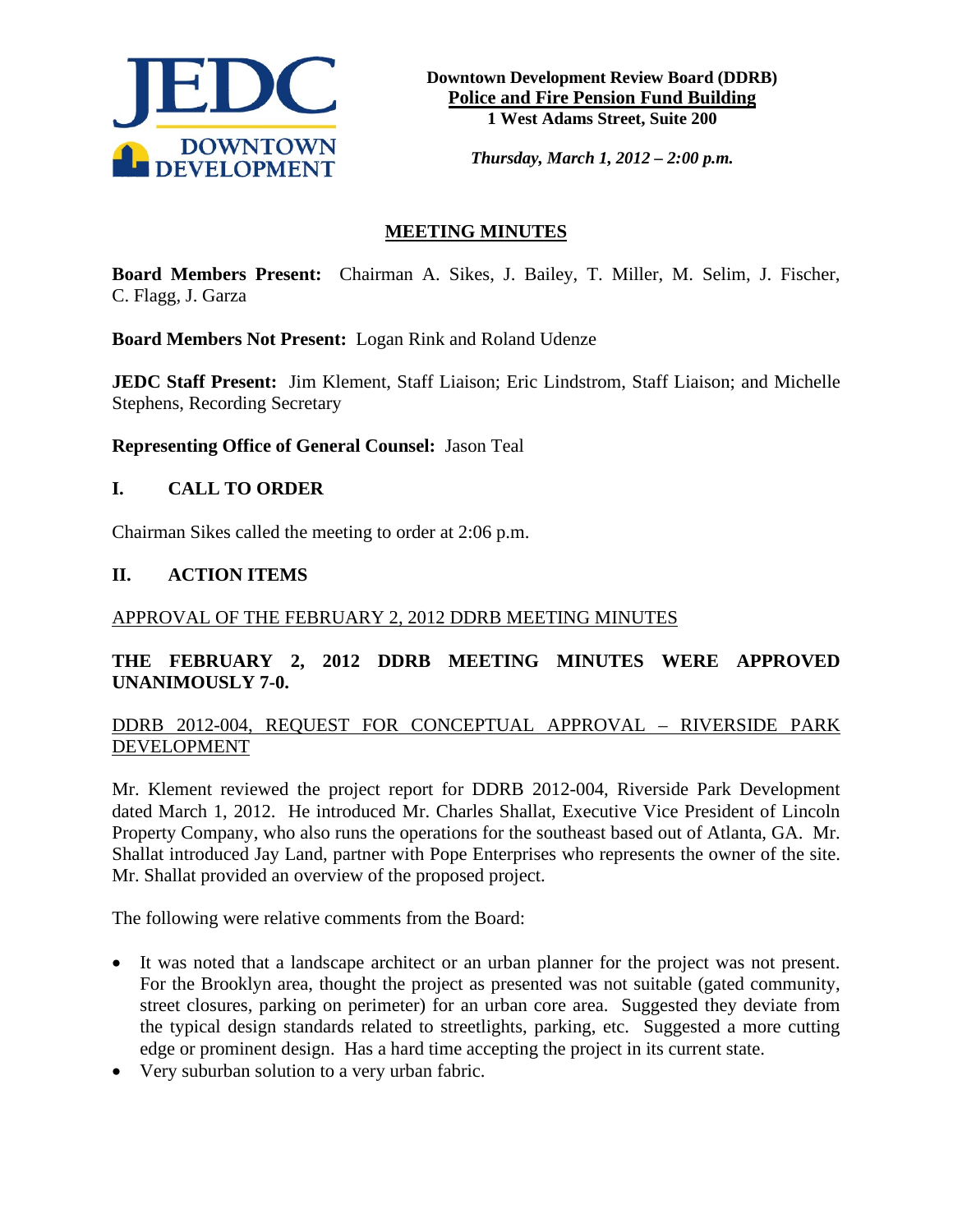- Liked the carriage house development along Jackson Street. Enhancements to the elevations would help set the tone for a more residential look.
- Suggested a deferral. Would like to see better building massing, a more aggressive stance on something different (elements of design appear about 20 years old). Would prefer for them to return with a progressive approach with design and alternatives in mind.
- Suggested that the developer meet with Board members for effective feedback that improves upon the design.

Chairman Sikes noted that the recommendation from staff was for conceptual approval. Mr. Teal advised the Board that they could defer approval if they were not comfortable approving the project conceptually as presented today.

Due to the extent of comments from the Board and with consensus from the Board, Chairman Sikes deferred conceptual approval of the project suggesting that Board members could meet with the developer in a workshop forum to further discuss the proposed project.

# DDRB 2012-005, REQUEST FOR CONCEPTUAL APPROVAL – 220 RIVERSIDE AVE. MIXED-USE DEVELOPMENT

Mr. Klement reviewed the project report for DDRB 2012-005 Riverside Ave. Mixed-Use Development dated March 1, 2012. He introduced Mr. Jason Faulkner, Principal of Studio9 Architecture. He advised that Coen Purvis with Hallmark Partners was present and proceeded with an overview of the proposed project.

The Board overall was in favor of the project and had no adverse comments.

### **A MOTION WAS MADE BY BOARD MEMBER FISCHER AND SECONDED BY BOARD MEMBER GARZA GRANTING CONCEPUTAL APPROVAL FOR DDRB APPLICATION 2012-005, 220 RIVERSIDE MIXED-USE DEVELOPMENT SUBJECT TO THE CONDITIONS NOTED BELOW. THE MOTION PASSED UNANIMOUSLY 7-0.**

- **1. Applicant to present to the DDRB information clarifying compliance with design criteria, Sec. 656. 361.13 Entrances, on a building façade with the street frontage, for Magnolia Street and Jackson Street or receive a deviation to not provide entrances prior to DDRB final approval.**
- **2. Applicant to request from the DDRB a deviation from design criteria, Sec. 656. 361. 14 River Views and Height of Structures, and receive a deviation to exceed the overall height of 60 feet to permit development of 80 feet prior to DDRB final approval.**
- **3. Applicant to request from the DDRB a deviation from design criteria, Sec. 356.361.16 Off Street Parking Overlay, to reduce the required parking for the mixed-use development prior to DDRB final approval.**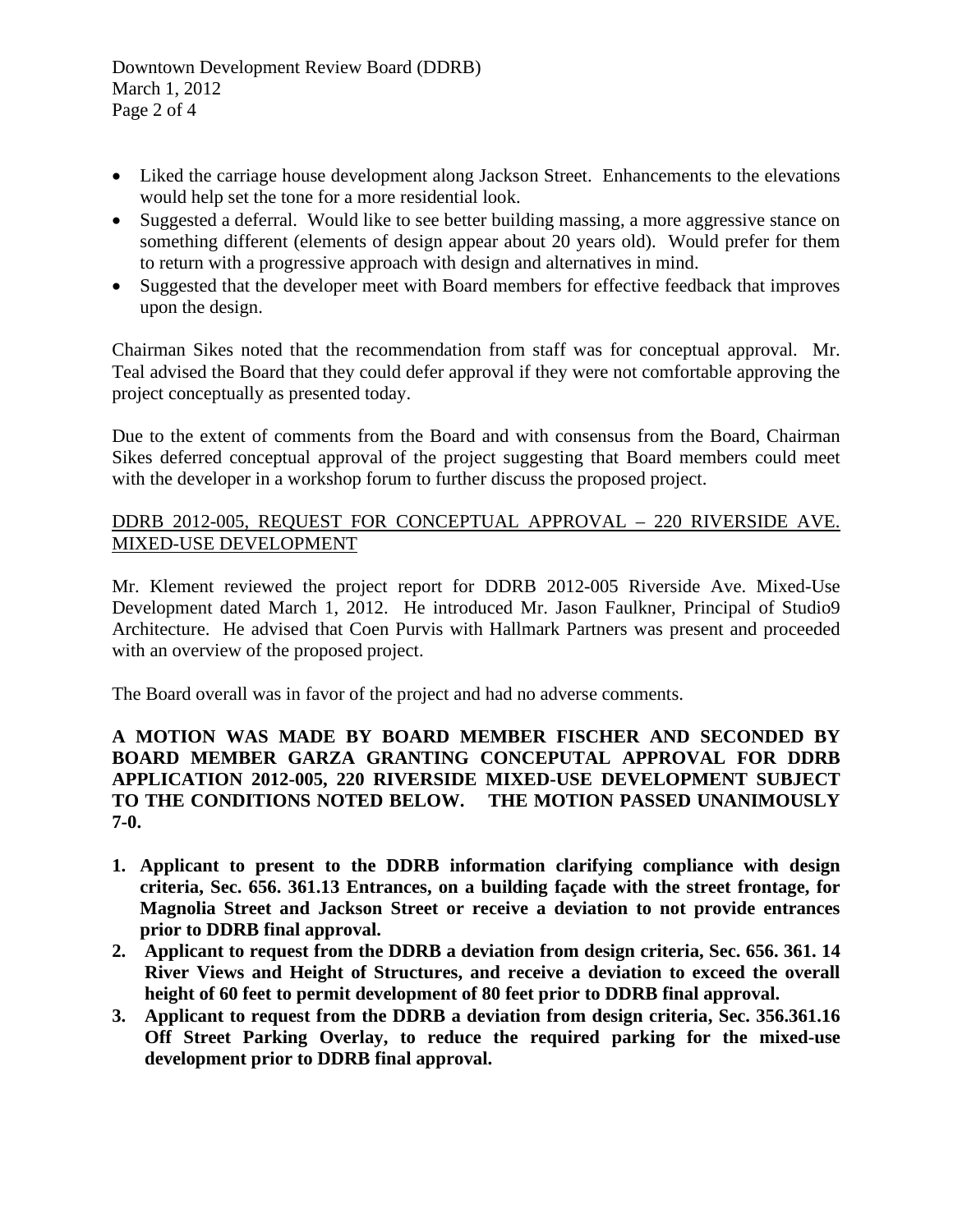- **4. Applicant to present to the DDRB information clarifying compliance with design criteria, Sec. 656.361.20 Streetscape Design Standards, for development adjacent to Riverside Avenue, Forest Street, and Jackson Street, or ask for and receive a deviation to not meet the streetscape standards, and provide an alternative design prior to DDRB final approval.**
- **5. Applicant to present to the DDRB for review and approval information clarifying compliance with design criteria, Sec. 356.361.17 Surface Parking, Trash, Storage and Loading Area Screening and Landscaping Requirements, or receive a deviation prior to DDRB final approval.**
- **6. Applicant to provide information indicating compliance with TCEA (Transportation Concurrency Exception Area) requirements for the City of Jacksonville prior to building permit issuance.**

### DDRB 2012-003, REQUEST FOR SPECIAL SIGN EXCEPTION – EVERBANK CENTER

Mr. Klement reviewed the project report for DDRB 2012-003, EverBank Center request for Special Sign Exception dated March 1, 2012, and introduced Mr. JJ Conners representing EverBank. Mr. Conners introduced Mr. Ed Brown with Brown Enterprises, the contractor for the project who provided an overview of the proposed project.

There were no adverse comments from the Board.

**A MOTION WAS MADE BY BOARD MEMBER FLAGG AND SECONDED BY BOARD MEMBER GARZA GRANTING FINAL APPROVAL FOR THE BUILDING HIGH-RISE IDENTIFICATION SIGN AND MULITIPLE GROUND LEVEL SIGNS FOR DDRB APPLICATION 2012-003, SUBJECT TO THE CONDITIONS NOTED BELOW. THE MOTION PASSED UNANIMOUSLY 7-0.** 

- **1. Two high-rise building identification signs including logos, one facing northwest and one facing southeast of 2,320 square feet each.**
- **2. Four ground level signs as identified in application dated March 1, 2012, that are described as follows:**
	- **A. Bay Street sign - 12.5 square feet**
	- **B. Julia Street sign - 26.0 square feet**
	- **C. Forsyth Street sign - 30.3 square feet**
	- **D. Pearl & Forsyth sign - 22.3 square feet**

#### **III. INFORMATION/DISCUSSION ITEMS**

JAX Chamber "Downtown's New Front Door"

Ms. Anna Valent, Vice President of Operations for the Jacksonville Chamber provided an overview of the project.